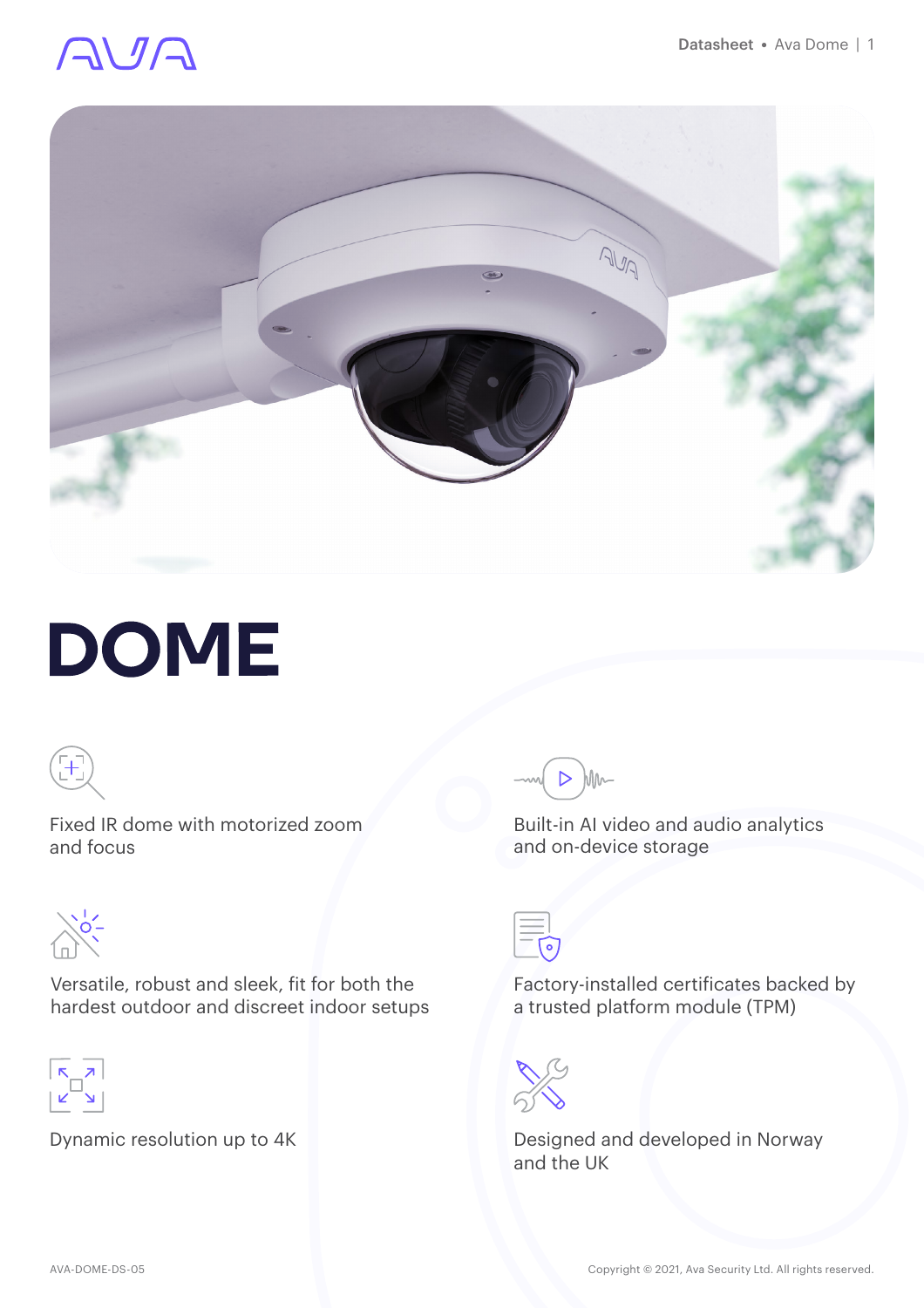#### AVA

Image sensor 8MP (4K) or 5MP

Image sensor size format 1/1.8"

#### Lens

Focal length: 3.6-10mm Aperture: ƒ/1.5-ƒ/2.8 Remote zoom and focus P-iris

IR night vision Automatic night mode IR range: 30m 850 nm IR LED

Minimum illumination in color mode 0.15lux

Field of view 100°-45° Horizontal 53°-25° Vertical

Maximum resolution & Frame rate 8MP 3840x2160@30fps

Maximum resolution & Frame rate 5MP 3072x1728@30fps

Dynamic range Multi-exposure line-based HDR

Video compression H.265, H.264, Motion JPEG

#### Audio

Microphone array (4x microphones) AI audio event classification Audio source localization

#### **Security**

Factory-installed certificates, no default passwords, mandatory access authentication, HTTPS/TLS encryption

#### Network protocols

IPv4, HTTPS, TLS, DNS, mDNS, DNS-SD, NTP, RTSP, RTP, RTCP, ICMP, DHCP, ARP Streaming: RTP/UDP, RTP/RTSP/HTTPS/TCP Datasheet **•** Ava Dome | 2

Power source

PoE+ (802.3at Type 2) For installation only: USB-C (1.5A mode)

#### Power consumption

Typical: 5 W Max without heater: 12.95 W Max with heater: 23 W

Storage MicroSD, SDXC UHS-I

**Connection** 802.3ab 10/100/1000 Gigabit Ethernet USB-C for preview and setup

#### Installation aid

Electronic leveler. Flexible bracket, mounts to standard back boxes. Refer to technical drawing.

Adjustment range Pan, Tilt, Azimuth

Impact resistance IK10 (IEC/EN 62262)

Ingress protection IP66 (IEC/EN 60529)

**Temperature** Operating: -40°C to +50°C Storage: -40°C to +60°C Heater: 9.6W

#### Physical characteristics

Dimensions: 152x152x96mm Weight: 1.2 kg Body: Aluminum

#### **EMC**

EN 55032, EN 61000-3-2/-3, EN 55024, EN 55035, EN 61000-6-1/-3, EN61000-6-2/-4, FCC Part 15B, ICES-003 Issue 6

#### **Safety**

IEC60950-1, IEC62368-1, IEC60950-22, UL/CSA60950-1, UL/CSA 62368-1, UL E164374, NOM-019, IEC62471(IR LED)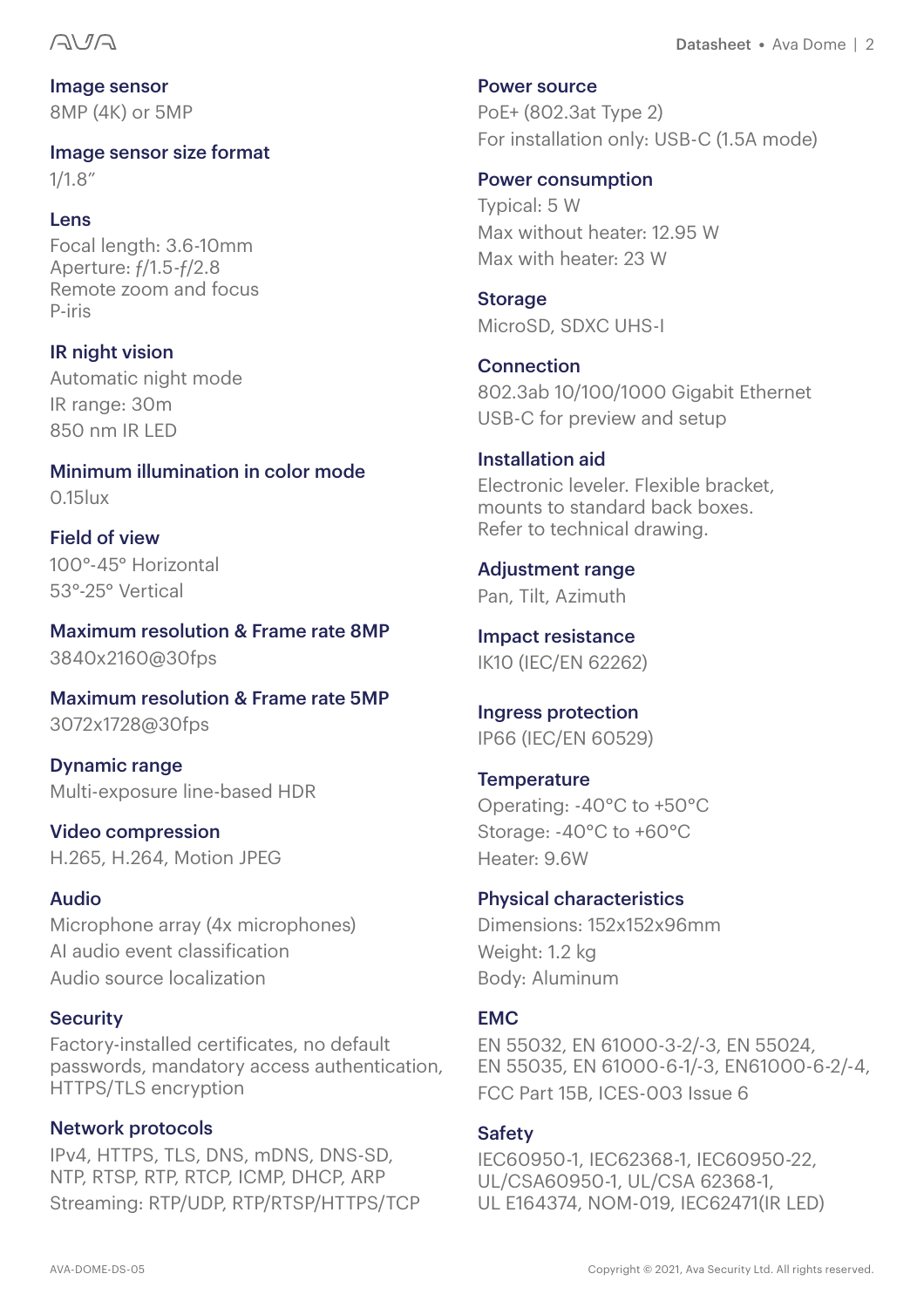# Technical drawings

### Dome, side view



### Mounting bracket, top view



|   | Designation          | Dimension (mm)                  | Dimension (inch)                      |
|---|----------------------|---------------------------------|---------------------------------------|
| A | Octagon              | 62.9 x 62.9<br>(88.9 diagonal)  | $2.47 \times 2.47$<br>(3.50 diagonal) |
| в | 4" Square Box        | 85.5 x 85.5<br>(120.9 diagonal) | $3.36 \times 3.36$<br>(4.76 diagonal) |
| С | Single Gang          | 84.1                            | 3.31                                  |
| D | Double Gang          | 84.1 x 46                       | $3.31 \times 1.81$                    |
| Е | EU Ceiling Box       | 70                              | 2.76                                  |
| F | <b>FU Outlet Box</b> | 60                              | 2.36                                  |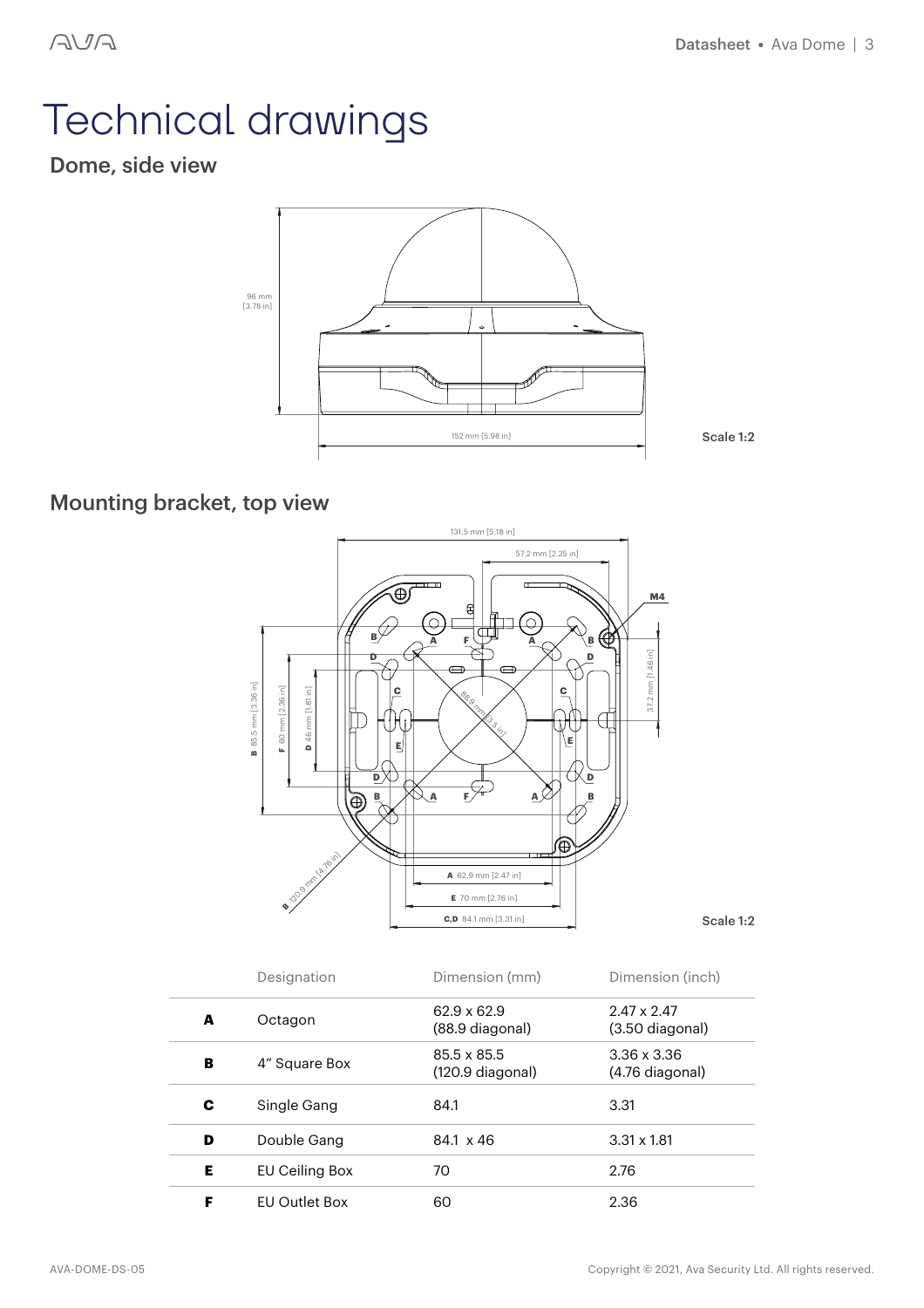## Ordering information

### Ava Dome

| Product ID          | Resolution | Onboard retention | Deployment    | Color        |
|---------------------|------------|-------------------|---------------|--------------|
| DOME-W-5MP-30       | 5MP        | 30 days           | Aware Cloud   | White        |
| DOME-B-5MP-30       | 5MP        | 30 days           | Aware Cloud   | <b>Black</b> |
| DOME-W-5MP-60       | 5MP        | 60 days           | Aware Cloud   | White        |
| DOME-B-5MP-60       | 5MP        | 60 days           | Aware Cloud   | <b>Black</b> |
| DOME-W-5MP-120      | 5MP        | 120 days          | Aware Cloud   | White        |
| DOME-B-5MP-120      | 5MP        | 120 days          | Aware Cloud   | <b>Black</b> |
| <b>DOME-W-4K-30</b> | 4K         | 30 days           | Aware Cloud   | White        |
| <b>DOME-B-4K-30</b> | 4K         | 30 days           | Aware Cloud   | <b>Black</b> |
| <b>DOME-W-4K-60</b> | 4K         | 60 days           | Aware Cloud   | White        |
| DOME-B-4K-60        | 4K         | 60 days           | Aware Cloud   | <b>Black</b> |
| DOME-W-5MP          | 5MP        | No.               | Aware on-prem | White        |
| DOME-B-5MP          | 5MP        | No                | Aware on-prem | <b>Black</b> |
| DOME-W              | 4K         | No                | Aware on-prem | White        |
| DOME-B              | 4K         | No                | Aware on-prem | <b>Black</b> |